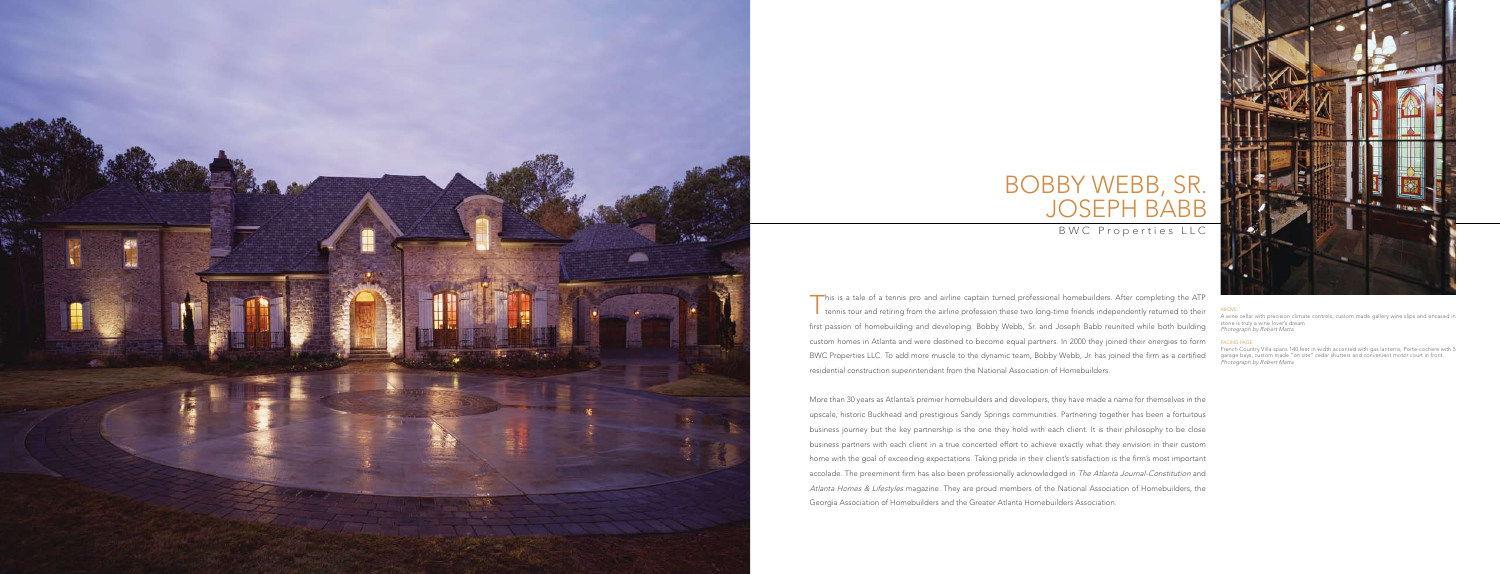

The firm is known for building homes of European design with the flair and lifestyle indicative of the finest residences from France, Italy and England. Using authentic stonework and materials evoking this international style their work attracts clients from the diverse population in Atlanta. Building luxury homes in the multimillion dollar bracket allows them to create residential structures featuring elements of style that are superior in workmanship and details. Cherry wood mouldings, rich paneling, custom hand rails with balusters, and distinctive interior doors are all crafted on site using specialized equipment by one of their respected subcontractors.

LEFT:<br>Over-looking the waterfall, water cascades into the spa and then into the pool surrounded by lush gardens. Photograph by Robert Matta

At the early age of 12 Bobby drew the skyline of Atlanta and won the Atlanta Gaslight award for his renderings of the glittering city lights. This artistic expression signaled a brilliant future in business preserving the look and feel of Atlanta's famed historic neighborhoods and establishing new, traditional developments. It is Bobby's innate creativity complemented by Joseph's analytical mind and financial management experience that gives BWC the best of both worlds. Bobby's wife, Jennifer, a marketing and public relations professional, has been a source of inspiration and an enthusiastic supporter for their business. Joseph has a big picture view as the pilot in the firm keeping an eye on the internal processes and each client's account. It is this core team and many loyal subcontractors that have made BWC Properties a powerhouse of talent.

#### FACING PAGE:

Our signature kitchen with two islands, a custom made stone cooking center with commercial equipment and formal attached breakfast area. Photograph by Robert Matta